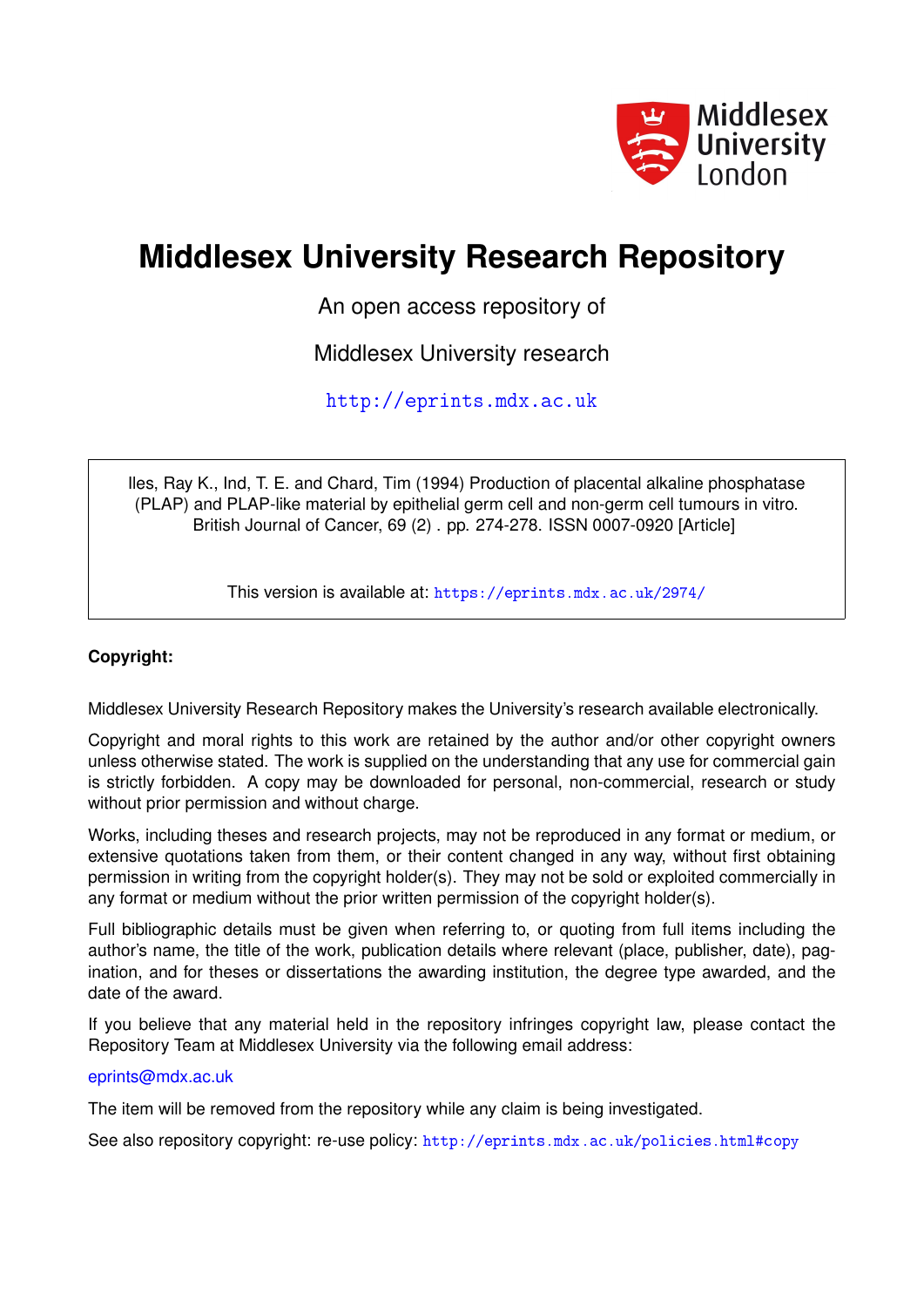# Production of placental alkaline phosphatase (PLAP) and PLAP-like material by epithelial germ cell and non-germ cell tumours in vitro

### R.K. Iles, T.E.J. Ind & T. Chard

Williamson Laboratory for Molecular Oncology, Joint Academic Departments of Reproductive Physiology and Obstetrics Gynaecology, St Bartholomew's Hospital Medical College, West Smithfield, London ECIA 7BE, UK.

> Summary Placental and placental-like alkaline phosphatase (PLAP) levels in the culture media of 87 cell lines of neoplastic and 'normal' origin were measured by a conventional immunosorbent enzymatic assay (IAEA) and by <sup>a</sup> new immunoradiometric assay (IRMA). The IRMA detected immunoreactive PLAP in <sup>37</sup> of <sup>80</sup> (46%) human epithelial and germ cell cultures, while the IAEA detected PLAP in only 25 (33%). Of the 52 non-germ cell tumour cultures, the IRMA detected expression in <sup>24</sup> (46%) and the IAEA in only <sup>16</sup> (31%). In <sup>17</sup> cases (21 %) the IRMA recorded levels double that of the IAEA, while in five cultures (6%) the reverse was true. The IRMA was much more robust than the IAEA and had considerably lower inter- and intra-assay coefficients of variation (3.75-8.5% vs 5.2-46%). Detection of PLAP(-like) expression by IAEA is dependent on neoplastic expression of enzymically functional molecules and quantification assumes constant enzyme kinetics. PLAP-like material has a higher catalytic rate constant than PLAP and thus will give higher values on a stoichiometric basis in an IAEA. The higher detection rate and levels of PLAP-like material in neoplastic cultures when measured by the IRMA clearly demonstrate ectopic expression of non-enzymatic PLAP and PLAP-like genes. The incidence of PLAP(-like) expression by non-germ cell and possible germ cell tumours has been underestimated and its utility as a tumour marker should be re-examined using assays which measure antigen mass rather than phosphatase activity.

The tissue-specific alkaline phosphatase family consists of at least three variants, each encoded by separate genes (Martin et al., 1990). These variants are placental alkaline phosphatase (PLAP), germ cell alkaline phosphatase (PLAP-like) and intestinal alkaline phosphatase (IAP). All have been mapped to a gene cluster at human chromosome 2q34-q37 (Griffin et al., 1987; Martin et al., 1990; Millan & Manes, 1988). Tissue non-specific alkaline phosphatase, also referred to as liver/ kidney/bone type, is not a member of this cluster and is coded on the short arm of chromosome <sup>1</sup> (Stigbrand & Fishman, 1984).

Placenta-specific alkaline phosphatase (PLAP) is a membrane-bound protein of the placental syncytiotrophoblast. It is a dimer consisting of two identical subunits and has no transmembrane domains. Anchorage to the external side of the plasma membrane is via a glycan-phosphatidylinositol moiety. The function of PLAP is to bind maternal immunoglobulin G (IgG) and transport this protein across the placental barrier. The non-physiological phosphatase activity (pH optimum 10.5, temperature optimum 65°C) is considered to be <sup>a</sup> secondary reaction of this process (Makiya & Stigbrand, 1992).

Ectopic expression of this placental antigen by cancers has been recognised for many years. In particular, seminomatous and non-seminomatous testicular germ cell tumours express the germ cell (PLAP-like) isoform. The placental variant is also expressed by some lung and cervix tumours.

Most assays for PLAP and PLAP-like antigens rely on the intrinsic alkaline phosphatase activity of the molecule. Specific antibodies have been raised against PLAP, which also recognise the 98% homologous PLAP-like variant. These are commonly used for immunosorption of PLAP( like) molecules onto reaction wells prior to measurement of phosphatase activity. However, this format may be inappropriate for the detection of ectopic expression of PLAP. Enzymic activity may deteriorate with storage. Furthermore, neoplastic expression of PLAP and PLAP-like genes may result in incomplete and thus non-active forms of the molecule.

We have developed <sup>a</sup> two-site immunoradiometric assay to measure PLAP and PLAP-like material. We have determined the levels in culture media of 88 cell lines of neoplastic and

Received 27 July 1993; and in revised form 15 September 1993.

'normal' origin. The results have been compared with those obtained by the commonly used immunosorbent enzymatic assay (IAEA) (McLoughlin et al., 1983).

#### Materials and methods

#### Assay for PLAP

PLAP was measured using an enzymatic immunosorbent assay (IAEA) and an in-house immunoradiometric assay (IRMA).

The IAEA was an adaptation of the assay method of McLaughlin et al. (1983). Monoclonal antibody H17E2 (Travers & Bodmer, 1984) (donated by A. Badley, Unilever Research, Colworth Laboratory, Sharnbrook, Bedfordshire, UK) was absorbed onto the wells of microtitre plates. These were preincubated with serum samples or standards, and levels of captured PLAP and PLAP-like material were determined by colorimetric measurement of the endogenous phosphatase activity (Figure lb). The activity in samples was compared with standards derived from serial dilution of highly purified PLAP  $(750 \text{ IU mg}^{-1} \text{ Calzyme}$  Laboratories, San Luis Obispo, CA, USA). The detection limit was  $0.18$  IU  $1^{-1}$  and the inter- and intra-assay variation were 10-46% and 5.2-13% respectively.

The in-house IRMA for PLAP utilised <sup>a</sup> monoclonal antibody H7 (InRo BioMedTek, Umea, Sweden) coupled to 1,l-carbonyldiimidazole-activated cellulose (SCIPAC, Sittingbourne, Kent, UK) as solid phase. Monoclonal antibody H17E2 radiolabelled with iodine-125 by the chloramine T method was used for detection (see Figure lc). Binding was compared with standards of purified PLAP as for the IAEA. Monoclonal antibody H7 recognises epitopes on PLAP close to the glycan-phosphatidylinositol membrane linkage, while H17E2 recognises epitopes on the exposed surface which are separate from the active site of the enzyme (Hoylaert & Milan, 1991) (see Figure la). The detection limit of this assay was  $0.1$  IU  $1^{-1}$  and there was a moderate hook effect. For comparison with the IAEA a cut-off of 0.18 IU  $l^{-1}$  was used. Intestinal alkaline phosphatase and tissue non-specific alkaline phosphatase (extracted from liver and bone; Calzyme Laboratories) did not cross-react at concentrations as high as  $100$  IU  $1^{-1}$ . The inter-assay variation was  $3.75-8.5%$ and the intra-assay variation 3.86-5.35%.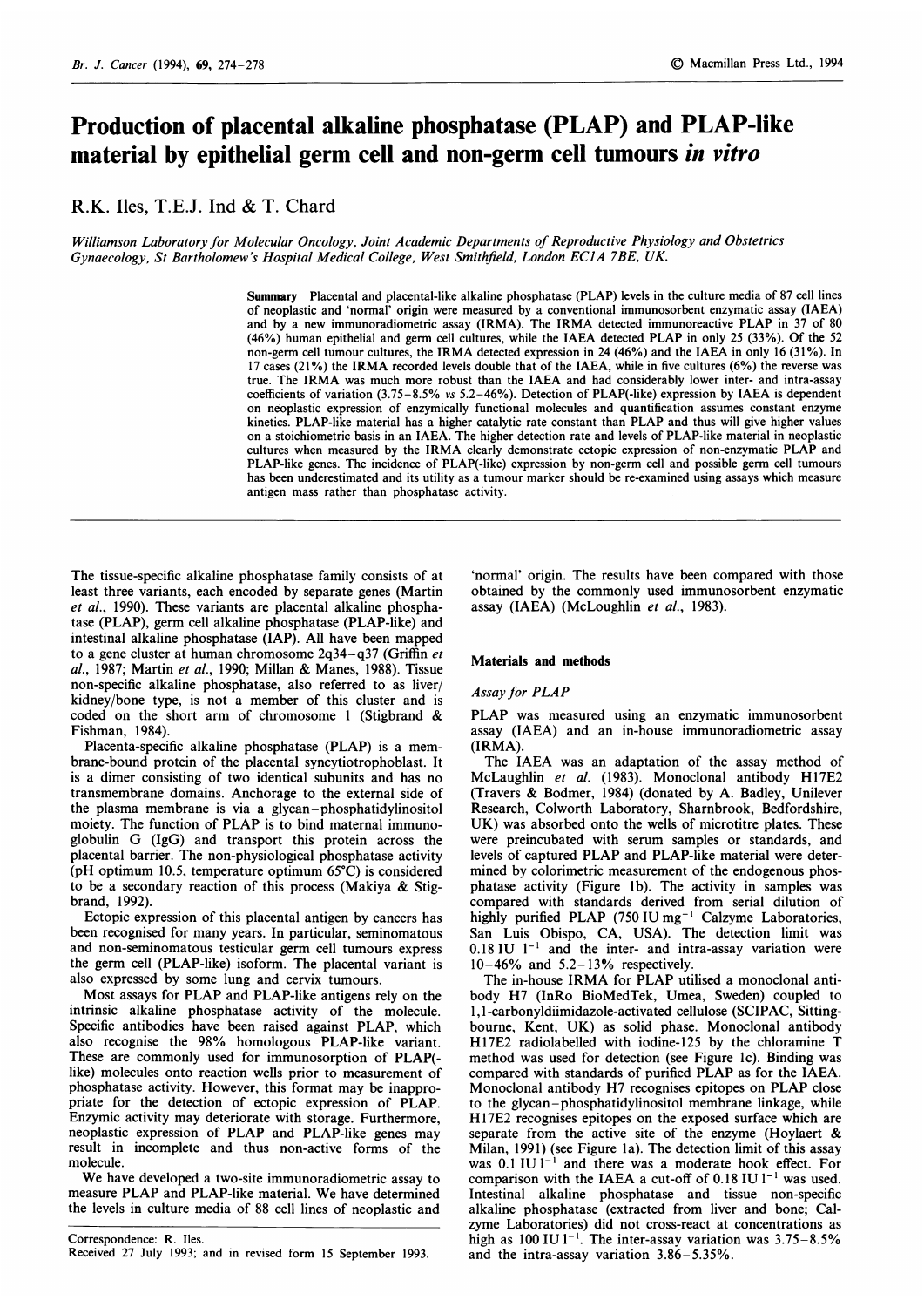

Figure 1 a, Diagrammatic representation of placental alkaline phosphatase (PLAP), indicating the sites responsible for phosphatase activity, IgG Fc binding and linkage to the plasma membrane (via a phosphatidylinositol moiety). The relationship of these sites to the antigenic epitopes defined by monoclonal antibodies H17E2 and H7 is also shown. b, Schematic representation of the immunosorbent enzymatic assay (IAEA) for placental alkaline phosphatase (PLAP). (1) Anti-PLAP monoclonal antibody (MCA) H17E2 is absorbed onto microtitre plate wells. (2) PLAP present in samples is captured by absorbed MCA H17E2. (3) After<br>washing a colourless cromogen is added in alkaline conditions (pH 10) and converted to a yellow produc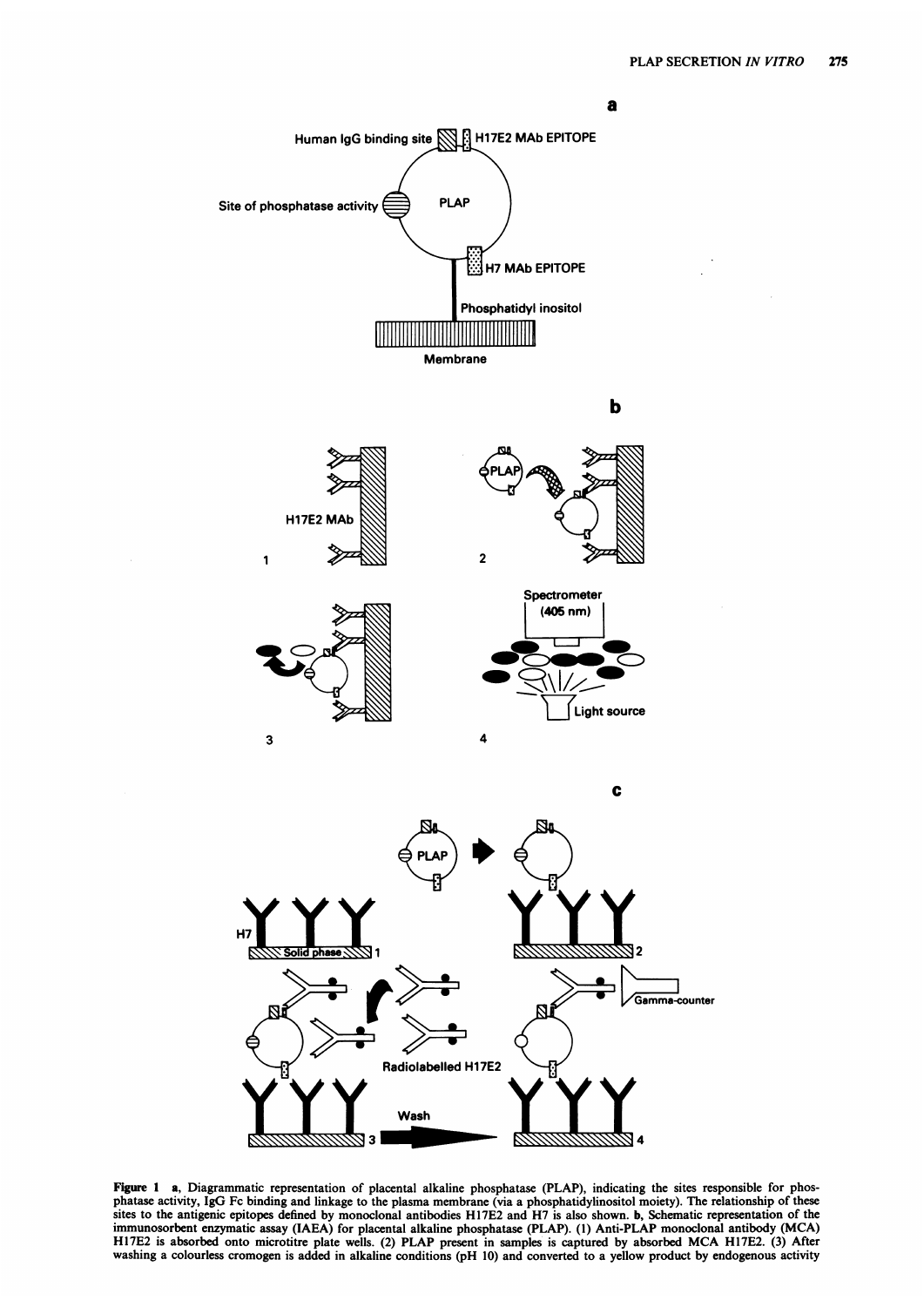#### Cell lines

Culture media from 87 established and finite cell lines were examined. These included 17 bladder carcinomas, four breast carcinomas, 11 cervical carcinomas, three choriocarcinomas, two colorectal carcinomas, eight testicular germ cell tumours, five epithelial ovarian cancers, eight squamous cell (SCC) or epidermoid cancers (EC) of the oral and respiratory tract, one vulval tumour and one Wilms tumour (kidney). Culture media from eight normal urothelia and seven skin keratinocyte preparations were also assayed, together with media from three human and four murine control lines. Most of these cell lines are described in an earlier study (Iles et al., 1990). Additional media from cultured bladder carcinoma were provided by M. Knowles (Marie Curie Institute, Oxted, Surrey, UK). Additional cervical cancer cell line clones were originated by X. Han and E. Heyderman (St Thomas's Hospital, London, UK) (see Table I). In all cases the cells were grown to confluence in culture flasks (75 cm<sup>2</sup> adherence area). At this stage the medium (10 ml) was exchanged and the culture continued for a further 96 h. The medium was then harvested and stored at  $-20^{\circ}$ C until assayed.

#### **Results**

The cell lines and the levels of PLAP/PLAP-like immunoreactivity and enzymic activity present in the culture media are shown in Table I. All seven control cultures had undetectable levels of PLAP-like immunoreactivity or enzyme activity. The IRMA detected immunoreactive PLAP(-like) material in media from 37 of the 80 human cell lines (46%). The IAEA detected PLAP(-like) activity in 25 of these media (33%). In <sup>17</sup> cultures (21%) PLAP levels measured by IRMA were higher than (more than double) those measured by IAEA, while in five cultures (6%) the reverse was true. In <sup>13</sup> cultures (16%) PLAP was detectable by IRMA but not by the IAEA. The converse was true in only one culture (1%). The incidence of positive findings for cultures of specific tissues/neoplasms was: 8/17 bladder carcinoma, 0/4 breast carcinoma, 5/11 cervical carcinoma, 3/3 choriocarcinoma, 2/2 colorectal, 5/8 testicular germ cell, 1/5 epithelial ovarian, 7/8 oral and respiratory epithelial carcinoma (EC) and squamous cell carcinoma (SCC), 0/2 small-cell lung carcinoma, 0/1 Wilms tumour and 1/1 vulval carcinoma cell lines. Additionally, 3/8 normal skin keratinocyte, 2/7 normal urothelial and 0/3 oral mucosal cell lines were found to have detectable levels of PLAP(-like) antigen in their culture media. None of three human fibroblast control or four murine carcinoma/fibroblast control cell lines had detectable levels of PLAP(-like) antigen in their culture media.

#### **Discussion**

Ectopic expression of PLAP, and in particular the homologous germ cell alkaline phosphatase (PLAP-like), has been used as a marker of testicular and ovarian germ cancers (Nathason & Fishman, 1971). Expression by testicular seminomas and ovarian dysgerminomas might provide a clinical marker of these tumours; they rarely produce human chorionic gonadotrophin (hCG) and never produce alpha-fetoprotein (AFP) (Horwich et al., 1985; Tucker et al., 1985; Lange et al., 1982). However, some have reported that measurement of PLAP(-like) levels is of little or no clinical value (Nielson et al., 1990; Munro et al., 1991). Elevated PLAP or PLAP-like activity has also been found in the serum of patients with lung, colorectal and urogenital carcinomas (Fishman et al., 1968; Stigbrand et al., 1982). PLAP(-like) expression had been demonstrated in extracts from cervical, colorectal, bladder and choriocarcinoma cell lines (Nozawa & Fishman, 1982).

Most assays for PLAP and PLAP-like material take advantage of the intrinsic alkaline phosphatase activity for detection and quantification. Recently, Makiya and Stigbrand (1992) have shown that PLAP binds IgG via the Fc portion of the molecule; PLAP appears to be responsible for transport of maternal IgG across the placenta. It seems likely that all members of the alkaline phosphatase family are transmembrane transport molecules (Makiya, 1992). Neoplastic expression of the PLAP and PLAP-like genes may yield incomplete and therefore non-enzymatic forms of the molecule. We have previously shown that many non-trophoblastic, non-endocrine carcinomas express incomplete and therefore non-bioactive human chorionic gonadotrophin (Iles et al., 1990a). Bladder cancers secrete immunoreactive hCG in vivo (30% of all cases) and in vitro (70% of cell lines). However, this is almost entirely expression of the free betasubunit, which has no gonadotrophic activity (Iles & Chard, 1989; Iles et al., 1990b).

Here we demonstrate that immunoreactive PLAP(-like) material is released into the culture media of 37 of 80 epithelial cell lines. Using an established IAEA only <sup>26</sup> of the cell lines were so detected. In most cases levels were higher in the immunoassay than in the enzymatic assay. IRMAs are generally more robust than enzymic assays and the intra- and inter-assay coefficients of variation were considerably lower for the PLAP IRMA. The current UK External Quality Assurance Scheme (UKEQUAS) shows <sup>a</sup> 10-68% coefficient of variation in the estimation of serum PLAP levels by different laboratories using the IAEA methods (UKEQUAS, Department of Immunology, Royal Hallamshire Hospital, Sheffield, UK).

In the present study five culture media had higher levels of PLAP when measured by the enzymic assay. These cell lines were of germ cell origin or known to express the germ cell/PLAP-like alkaline phosphatase gene (KB, Hep2)<br>(Nozawa & Fishman, 1982; Luduena & Sussman, 1976). There is a high degree of homology between placental and germ cell alkaline phosphatase, and both are recognised by H7 and H17E2 antibodies (Milan & Stigbrand, 1983; Travers & Bodmer, 1984). Thus antigenic variation is not likely to account for the differences in assay estimation of PLAP/ PLAP-like levels. The seven amino acid substitutions found in the PLAP-like isoform result in a higher catalytic rate constant (Watanbe et al., 1991; Hoylaerts et al., 1992). Thus, on a stoichiometric basis PLAP-like material will give higher values than the authentic placental isoform when measured by an enzymatic assay.

Immunoreactive PLAP(-like) material was found to be expressed by a number of cell types, in particular testicular germ cell tumours, choriocarcinomas, squamous cell and epidermoid carcinomas of the oral and respiratory tract, cervical and bladder cancers. Since high levels of enzymatic PLAP were also found in the culture media from testicular germ cell cancers it is likely that this material is the germ cell, PLAP-like, isoform. It is interesting to note that all but two of these lines (WG007 and PJ007) had originated from nonseminomatous testicular tumours which no longer secrete hCG or AFP in vitro (Iles et al., 1987).

For most of the remaining cultures, including the choriocarcinomas, immunoreactive levels exceeded enzymatic levels.

of the captured PLAP. (4) The reaction is terminated by the addition of acid and PLAP concentration determined as <sup>a</sup> function of the measured OD at <sup>405</sup> nm. c, Diagrammatic representation of the immunoradiometric assay for PLAP. (1). Anti-PLAP MCA H7 is coupled to <sup>a</sup> solid phase of activated cellulose. (2) PLAP present in samples is captured by the solid phase bound MCA H7. (3) <sup>125</sup>I-labelled MCA H17E2 binds to the PLAP via a sterically distant epitope and is captured to the solid phase. (4) The solid phase is washed and precipitated and PLAP levels determined as <sup>a</sup> function of the radioactivity of the solid phase.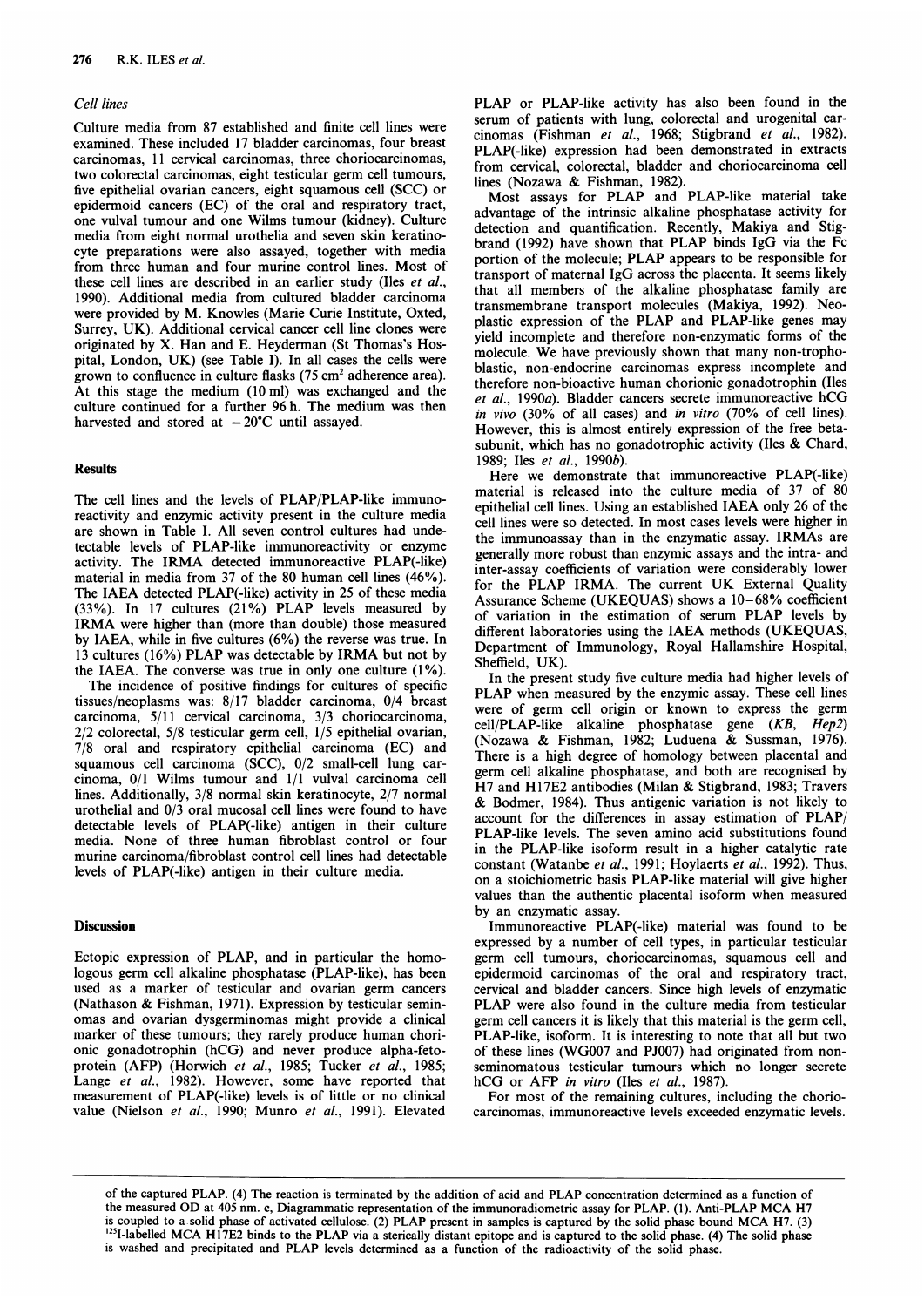Table <sup>I</sup> Placental alkaline phosphatase levels in tissue culture media from neoplastic cell lines determined by immunoradiometric assay (IRMA) and by immunosorbent enzymatic assay (IAEA)

|                                                    |                                                      | <b>IRMA</b> measurement IAEA measurement of |
|----------------------------------------------------|------------------------------------------------------|---------------------------------------------|
| Tissue of origin and<br>cell line                  | of PLAP/PLAP-like PLAP/PLAP-like<br>immunoreactivity | activity                                    |
|                                                    |                                                      |                                             |
| Malignant tissue                                   |                                                      |                                             |
| Bladder carcinoma                                  |                                                      |                                             |
| HDF<br>T24                                         | $0.18$<br>< 0.18                                     | $0.18$<br>$0.18$                            |
| RT <sub>4</sub>                                    | 0.35                                                 | $0.18$                                      |
| J82                                                | $0.18$                                               | $0.18$                                      |
| <b>SCaBER</b><br>5637                              | 3.35                                                 | 1.56                                        |
| JON                                                | 0.36<br>$0.18$                                       | 0.46<br>$0.18$                              |
| <b>SW-800</b>                                      | $0.18$                                               | $0.18$                                      |
| 253J                                               | $0.18$                                               | $0.18$                                      |
| RT112<br><b>SW17</b>                               | 3.00<br>$0.18$                                       | $0.18$<br>$0.18$                            |
| TccDES                                             | 1.60                                                 | 0.40                                        |
| 5030                                               | $0.18$                                               | $0.18$                                      |
| $UM-UC-3$<br><b>HCV-29</b>                         | $0.18$<br>0.22                                       | < 0.18                                      |
| HT1197                                             | 0.31                                                 | 0.92<br>$0.18$                              |
| <b>TccSUP</b>                                      | 0.23                                                 | $0.18$                                      |
| Breast carcinoma                                   |                                                      |                                             |
| MCF-7                                              | $0.18$                                               | $0.18$                                      |
| <b>BRCaPE</b><br>T47D                              | < 0.18<br>< 0.18                                     | $0.18$<br>< 0.18                            |
| ZR-75-1                                            | < 0.18                                               | $0.18$                                      |
| Cervical carcinoma                                 |                                                      |                                             |
| Hela                                               | 13.79                                                | 11.00                                       |
| CaSKI                                              | 2.41                                                 | 0.62                                        |
| XHIA<br>XHIB                                       | 0.98<br>0.22                                         | $0.18$<br>$0.18$                            |
| EH <sub>2</sub> A                                  | 1.17                                                 | 0.48                                        |
| EH <sub>2</sub> B                                  | $0.18$                                               | $0.18$                                      |
| DE3H <sub>2</sub><br>DE3H8                         | $0.18$<br>< 0.18                                     | $0.18$<br>$0.18$                            |
| DE3H18                                             | $0.18$                                               | $0.18$                                      |
| DE3H20                                             | $0.18$                                               | $0.18$                                      |
| SM7                                                | $0.18$                                               | $0.18$                                      |
| Choriocarcinoma<br>JAR                             |                                                      | 0.20                                        |
| JEG-3                                              | 3.07<br>1.34                                         | 0.19                                        |
| BeWo                                               | 2.19                                                 | 0.33                                        |
| Colorectal carcinoma                               |                                                      |                                             |
| <b>AJB</b>                                         | 0.38                                                 | $0.18$                                      |
| <b>COLO-205</b>                                    | 0.19                                                 | $0.18$                                      |
| Testicular germ cell tumours<br><b>PJ077</b>       | $0.18$                                               | $0.18$                                      |
| TERA-1                                             | 0.73                                                 | 3.67                                        |
| HL                                                 | 14.92                                                | 14.59                                       |
| GH<br>TERA-2                                       | 3.58<br>$0.18$                                       | 6.23<br>$0.18$                              |
| <b>WG007</b>                                       | $0.18$                                               | $0.18$                                      |
| 833K                                               | 7.95                                                 | 2.20                                        |
| 1618K                                              | 6.67                                                 | 9.24                                        |
| Ovarian carcinoma<br>KOD                           | $0.18$                                               | $0.18$                                      |
| TR175                                              | $0.18$                                               | $0.18$                                      |
| $SV-OV-3$                                          | 0.30                                                 | 0.33                                        |
| 1847<br>TR170                                      | $0.18$<br>< 0.18                                     | 0.26                                        |
|                                                    |                                                      | $0.18$                                      |
| EC and SCC of the oral and respiratory tract<br>ΚB | 19.90                                                | 274.88                                      |
| SCC <sub>25</sub>                                  | 0.19                                                 | $0.18$                                      |
| SCC27                                              | $0.18$                                               | $0.18$                                      |
| $HN-1-P$<br>SCC4                                   | 0.20<br>1.34                                         | $0.18$<br>0.37                              |
| SCC12B                                             | 1.14                                                 | 0.26                                        |
| Hep2<br>TR146                                      | 0.99<br>0.77                                         | 7.30                                        |
|                                                    |                                                      | 0.29                                        |
| Small cell lung carcinoma<br>Highgate              | < 0.18                                               | < 0.18                                      |
| Frey                                               | $0.18$                                               | $0.18$                                      |
| Pocock                                             | < 0.18                                               | $0.18$                                      |

| Table I Cont'd                    |                                                           |                                                          |  |
|-----------------------------------|-----------------------------------------------------------|----------------------------------------------------------|--|
| Tissue of origin and<br>cell line | IRMA measurement<br>of PLAP/PLAP-like<br>immunoreactivity | <b>IAEA</b> measurement of<br>PLAP/PLAP-like<br>activity |  |
|                                   |                                                           |                                                          |  |
| Wilms tumour<br><b>WTu013</b>     | < 0.18                                                    | $0.18$                                                   |  |
| Vulval carcinoma<br>A431          | 1.31                                                      | $0.18$                                                   |  |
| Non-malignant tissues             |                                                           |                                                          |  |
| Skin keratinocytes                |                                                           |                                                          |  |
| HaCAT                             | 1.14                                                      | 0.62                                                     |  |
| SV/K14                            | 0.22                                                      | $0.18$                                                   |  |
| $F$ sk/mm                         | $0.18$                                                    | $0.18$                                                   |  |
| $F$ sk/24/9                       | $0.18$                                                    | < 0.18                                                   |  |
| PSep                              | $0.18$                                                    | < 0.18                                                   |  |
| UV/K14                            | 0.27                                                      | $0.18$                                                   |  |
| Fsk.D43                           | $<$ 0.18                                                  | $0.18$                                                   |  |
| BSep.D41                          | $0.18$                                                    | $0.18$                                                   |  |
| Urothelium                        |                                                           |                                                          |  |
| NB/IB                             | 0.86                                                      | 0.37                                                     |  |
| NB/AJ                             | $0.18$                                                    | $0.18$                                                   |  |
| <b>HSO767</b>                     | $0.18$                                                    | $<$ 0.18                                                 |  |
| <b>HU609</b>                      | $<$ 0.18                                                  | $0.18$                                                   |  |
| NB/U1                             | $0.18$                                                    | $0.18$                                                   |  |
| NB/110                            | $0.18$                                                    | $0.18$                                                   |  |
| NB/JOH                            | 0.92                                                      | $<$ 0.18                                                 |  |
| Oral mucosa                       |                                                           |                                                          |  |
| OrMuB                             | < 0.18                                                    | $0.18$                                                   |  |
| OrMuC                             | $0.18$                                                    | $0.18$                                                   |  |
| Controls                          |                                                           |                                                          |  |
| Murine carcinomas                 |                                                           |                                                          |  |
| Shinogi (epidermoid)              | $0.18$                                                    | $0.18$                                                   |  |
| BD4 (mammary)                     | < 0.18                                                    | $<$ 0.18                                                 |  |
| CD4 (rectal)                      | $<$ 0.18                                                  | $0.18$                                                   |  |
| Murine fibroblasts                |                                                           |                                                          |  |
| 3T3<br>Human fibroblasts          | $0.18$                                                    | $0.18$                                                   |  |
| 3AsubE (placental)                | $0.18$                                                    | $0.18$                                                   |  |
| FTF (fetal tissue)                | $0.18$                                                    | $<$ 0.18                                                 |  |
| Malme 3 (dermis)                  | $0.18$                                                    | $<$ 0.18                                                 |  |
|                                   |                                                           |                                                          |  |

Whether this is due to degradation of enzyme activity upon storage or production of defective PLAP has yet to be determined. Our preliminary studies have shown that immunoreactive PLAP in the serum from various cancer patients can consist of the dimeric and the monomeric forms. However, there is considerable heterogeneity in the molecular size of both forms. This could be due to variable glycosylation, a truncated peptide sequence and, as has been shown for PLAP produced by the KB cell line, expression of both PLAP and PLAP-like (germ cell) genes resulting in a hybrid dimer (Luduena & Sussman, 1976; R. Iles and T.E.J. Ind, unpublished observations). Nevertheless, this study clearly shows that the incidence of PLAP and PLAP-like gene expression by non-germ cell tumours has been underestimated.

Further application of purely immunometric PLAP assays is warranted in order to re-evaluate PLAP as a tumour marker not only of seminomas but of non-germ cell carcinomas. We have already demonstrated elevated serum levels of immunoreactive PLAP in patients with malignant pelvic disease (Ind et al., 1993a). Furthermore, aberrant levels of PLAP have been shown to be associated with Down's syndrome pregnancies when measured by this IRMA but not by the IAEA (Brock et al., 1990; Ind et al., 1993b). Similarly, we have demonstrated an association between PLAP levels and blood groups which had not previously been recognised (Ind et al., 1993c).

In conclusion, immunoreactive determination of PLAP and PLAP-like levels may reflect the actual expression more closely than determination based on phosphatase activity. This may enhance the role of PLAP as an effective tumour marker.